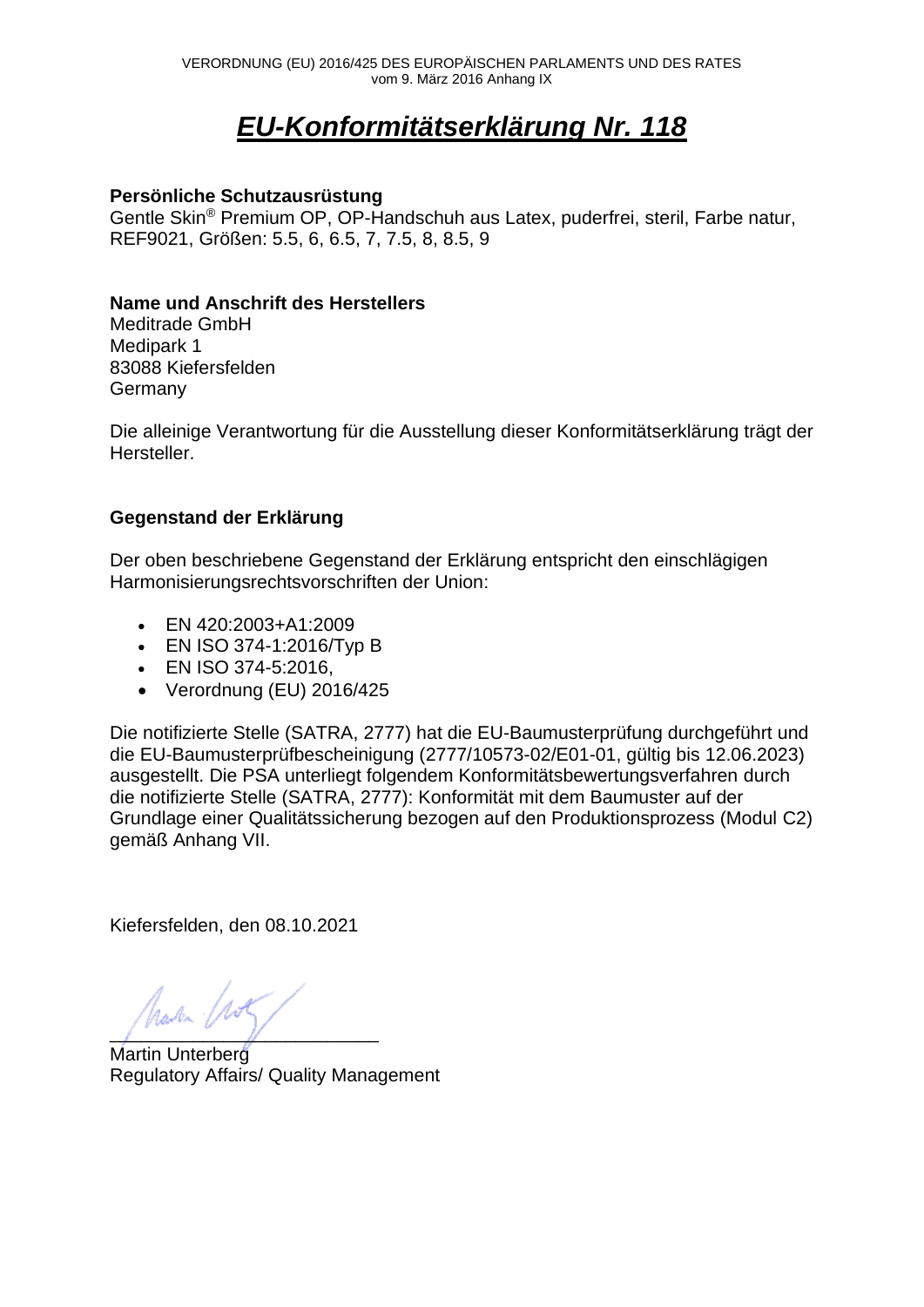# *EU Declaration of Conformity No. 078*

### **Personal Protective Equipment**

Gentle Skin® Premium OP, latex examination glove, powder-free, sterile, colour nature, REF 9021, sizes: 5.5, 6, 6.5, 7, 7.5, 8, 8.5, 9

### **Name and Address of the Manufacturer**

Meditrade GmbH Medipark 1 83088 Kiefersfelden **Germany** 

This declaration of conformity is issued under the sole responsibility of the manufacturer.

## **Object of the Declaration**

The object of the declaration described above is in conformity with the relevant Union harmonisation legislation:

- EN ISO 374-1:2016/Type B
- EN ISO 374-5:2016
- EN 420:2003+A1:2009
- Regulation (EU) 2016/425

The notified body (SATRA, 2777) carried out the EU type examination and issued the EU type examination certificate (2777/10573-02/E01-01, valid until 12.06.2023). The PPE is subject to the following conformity assessment procedure by the notified body (SATRA, 2777): Conformity to type based on quality assurance of the production process (module C2) according to Annex VII.

Kiefersfelden, 08.10.2021

hava (155)

Martin Unterberg Regulatory Affairs/ Quality Management